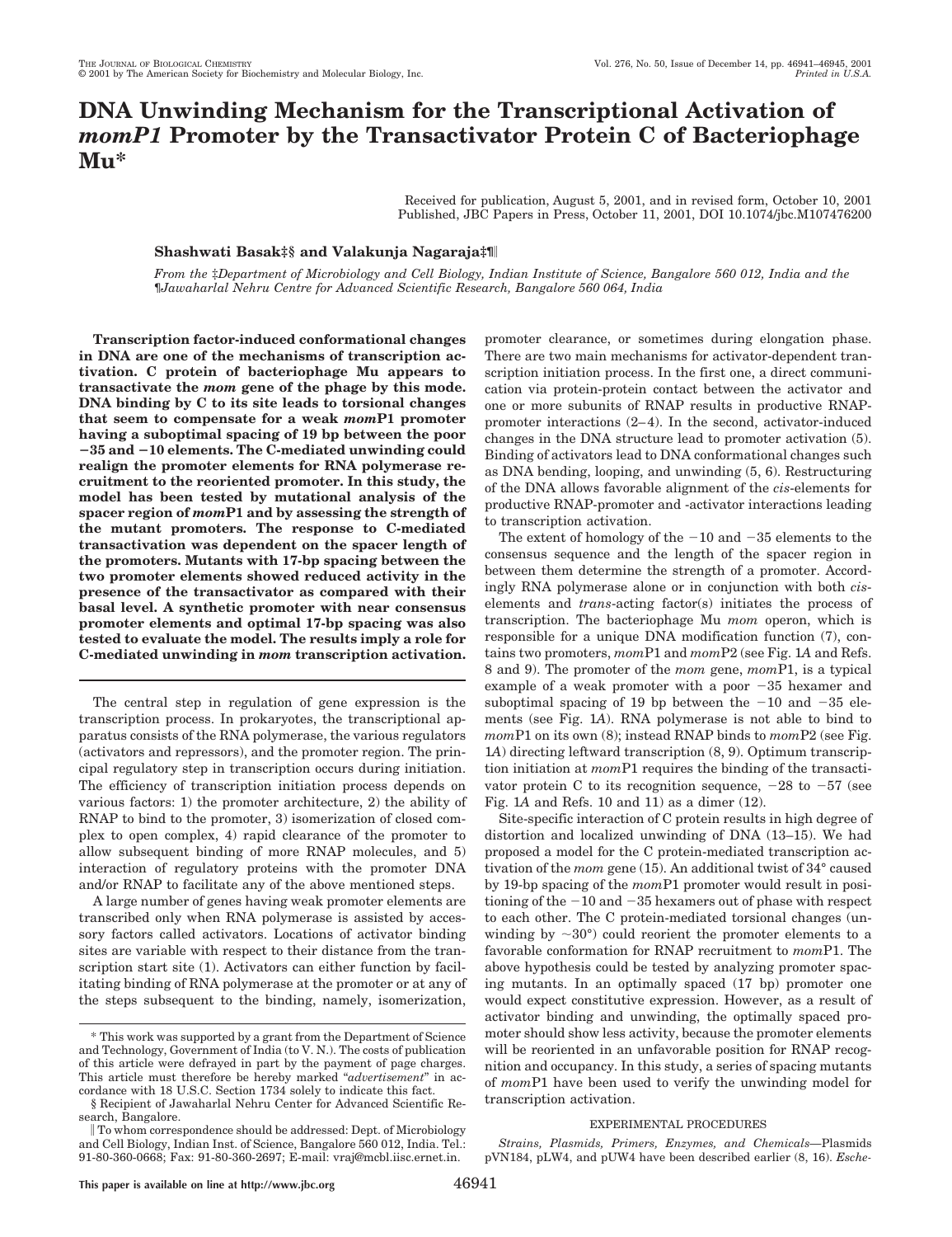FIG. 1. *A*, sequence of the Mu *mom* regulatory region. The  $-10$  and  $-35$  elements of  $momP1$  promoter and the  $-10$ box of *mom*P2 promoter are indicated. The *mom*P2 promoter does not have a recognizable 35 element. The C binding site is shown as an *open rectangle*. Transcription start sites of both the promoters are indicated with *arrows*. The stretch of six T residues is shown with a *dotted line*. The RNA polymerase binding regions at both the promoters are marked with *thick lines*. *B*, mutants of *mom*P1 promoter. Insertion and deletion mutations within the spacer region of *mom*P1 promoter are indicated. The  $-10$  and  $-35$  hexamers of *mom*P1 are shown with *open boxes*.



*richia coli* DH10B was used for all of the cloning experiments. The details about the primers used are available upon request. Restriction and modifying enzymes were purchased from Stratagene and Roche Molecular Biochemicals. *E. coli* DNA polymerase (Klenow fragment) was from New England Biolabs. Superscript reverse transcriptase was purchased from Life Technologies, Inc. Chemicals and other reagents were purchased from Life Technologies, Inc. and Sigma. [ $\gamma$ -<sup>32</sup>P]ATP (6000 Ci/mmol) was purchased from PerkinElmer Life Sciences. Routine DNA manipulations were carried out as described (17).

*Construction of Spacer Mutants of momP1—*Plasmid pUW4 (16) was used as template for the PCR-based mutagenesis methods. The mutants p18, p17, p16, and p15 (see Fig. 1*B*) were generated by using the Stratagene QuickChange<sup>TM</sup> site-directed mutagenesis method involving a pair of mutagenic oligonucleotides and *Pfu*I DNA polymerase. A Promega Gene Editor site-directed mutagenesis kit was used to generate the mutants p20, p18A, and p17A. Mutants pWT-P2, p17A-P2, p17A.T2G, and p17P-1 were generated by using a modified mega primer method (18) as described earlier (19). All of the mutants generated in the pUW4 background were subcloned into pLW4 using *Eco*RI and *Bam*HI restriction enzymes to generate the promoter mutants as *lacZ* fusions. Sanger's dideoxy method of sequencing (17) was carried out to confirm the mutants.

*In Vivo Promoter Strength Analysis—*Promoter strength was analyzed by fusing the various mutant promoters of *mom*P1 with LacZ gene and assaying for the reporter gene activity. Isolated colonies harboring either a promoter mutant plasmid alone or with plasmid pVN184 (C protein-producing plasmid) were inoculated into LB broth containing  $100 \mu g/ml$  of ampicillin (for mutant promoter plasmids alone) or ampicillin and  $25 \mu g/ml$  chloramphenicol (both plasmids present). An overnight grown culture was used as preinoculum. The 3.0-ml cultures (in duplicate) were grown till they reached an  $A_{600}$  of 0.3–0.7. The samples were chilled on ice. The cells were treated with SDS-CHCl $_{2}$ , and  $\beta$ -galactosidase activity was determined as described earlier (20). The values in Table I are the averages from three separate experiments, and the assays were done in duplicate for each culture. The variation was from 10 to 25% about the mean value.

#### **RESULTS**

*In Vivo Activity of momP1 Spacer Mutants—*The spacing between the  $-10$  and  $-35$  elements of  $momP1$  was altered by either an insertion or a deletion of base(s) using appropriately designed mutagenic oligonucleotides (as described under "Experimental Procedures"; Fig. 1*B*). Thus, promoters with 20-, 18-, 17-, 16-, and 15-bp spacing were generated (Fig. 1*B*). Two different 18- and 17-bp spacing mutants were created to account for the effect of base-specific deletion(s) on promoter activity. Promoter strength was measured in terms of  $\beta$ -galactosidase activity of the wild type *mom* and spacer mutant promoters in the absence and presence of C protein (Table I). The response to C-mediated activation was different in the various mutants depending on the spacer length. Change in



See "Experimental Procedures" for growth of cells and enzyme assays. Plasmid pVN184 produces C protein constitutively at a low level. *E. coli* DH10B cells alone and harboring pVN184 do not show any enzyme activity.

|              | $momP1$ mutant   | LacZ         |                | Fold activation <sup><math>a</math></sup> |
|--------------|------------------|--------------|----------------|-------------------------------------------|
|              |                  | $-C$ protein | $+C$ protein   |                                           |
| Miller units |                  |              |                |                                           |
|              | Wild type        | $37 \pm 9$   | $2083 \pm 525$ | 56 inc.                                   |
|              | 20bp             | $34 \pm 2$   | $435 \pm 40$   | $13$ inc.                                 |
|              | 18 <sub>bp</sub> | $39 \pm 9$   | $646 \pm 156$  | $17$ inc.                                 |
|              | $18A$ bp         | $25 \pm 3$   | $736 \pm 178$  | $29$ inc.                                 |
|              | $17$ bp          | $14 \pm 1$   | $1.4 \pm 0.2$  | $10$ dec.                                 |
|              | $17A$ bp         | $28 \pm 2$   | $9 \pm 1$      | 3 dec.                                    |
|              | 16bp             | $22 + 2$     | $911 \pm 198$  | $41$ inc.                                 |
|              | 15bp             | $18 + 3$     | $72 + 4$       | $4$ inc.                                  |
|              |                  |              |                |                                           |

 $\alpha$  Fold activation is defined as the ratio of  $\beta$ -galactosidase activity produced by a *mom*P1 mutant plasmid in the presence or absence of the compatible C protein-producing plasmid, pVN184. Increases and decreases in activity are denoted as "inc." and "dec.," respectively.

spacer length by 1 bp (*i.e.* 20 and 18 bp) leads to a decrease in the transactivated levels by 3–5-fold as compared with the wild type promoter activity in the presence of C protein. In two different 17 bp spacing mutants, 3-10-fold decrease in  $\beta$ -galactosidase activity was observed in the presence of C protein as compared with their basal levels (Table I). These data support the unwinding model. C protein-mediated unwinding in a 17-bp spacer promoter mutant would result in reorientation of the promoter elements in an unfavorable position. This would result in less activity of the promoter as compared with its constitutive level. However, the 16- and 15-bp spacer length mutants showed an increase in C-mediated transactivation values by 41- and 4-fold respectively (Table I). This is due to the generation of a new  $-10$  element (GATAGT) as a consequence of deletions made in the spacer region of the promoter. Formation of the new  $-10$  hexamer was confirmed by mapping the  $+1$ start site, which was found to be shifted by two bases downstream in the case of the 16-bp spacing mutant as compared with that of wild type *mom*P1 transcript (not shown). Thus, the actual spacing in the case of the 16- and 15-bp spacer mutants are 19 and 18 bp, respectively. The 15-bp spacer mutant (actual spacing 18 bp) shows less activity in the presence of C when compared with the transactivated level of the 16-bp spacing mutant (actual spacing 19 bp). These mutants essentially fol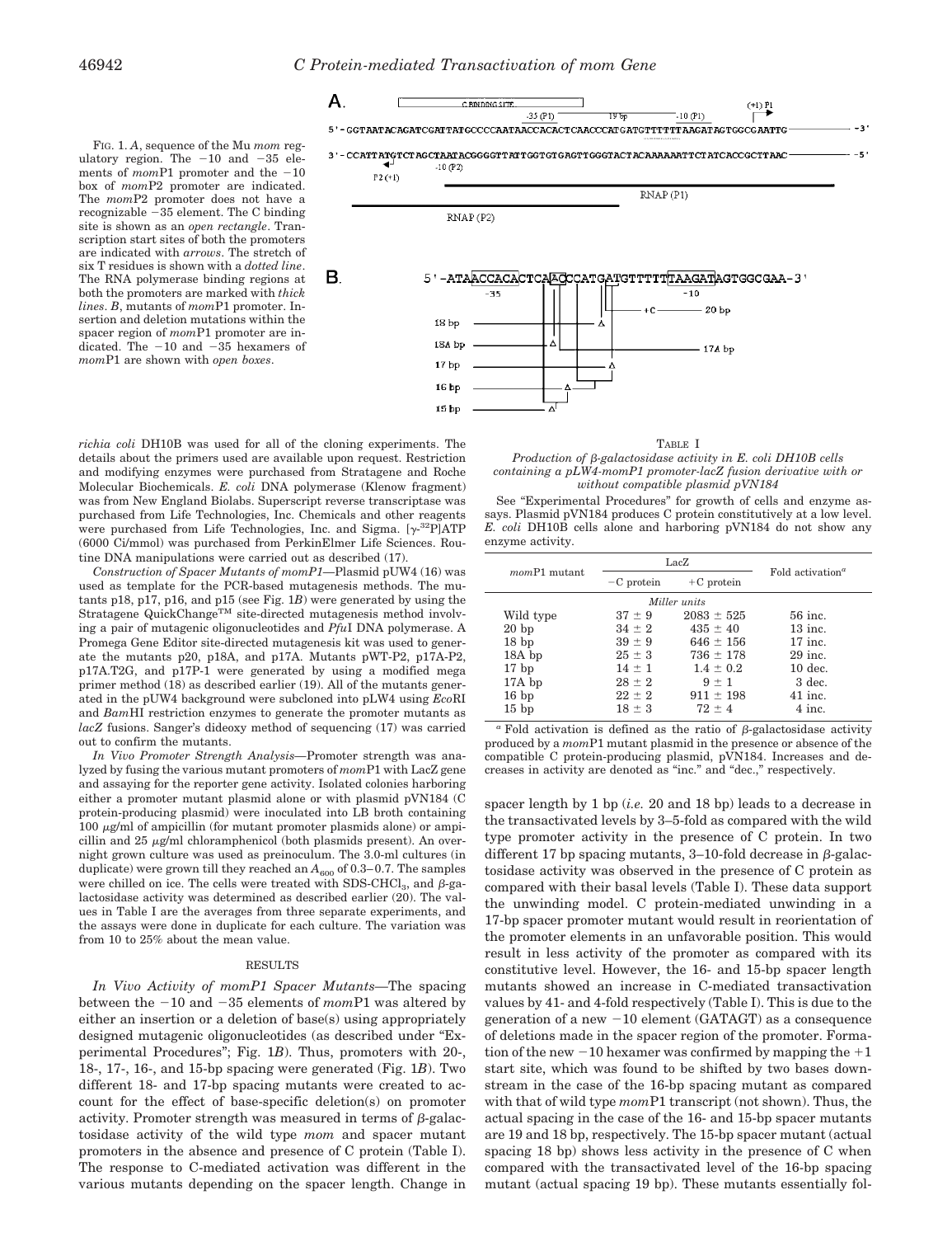low a similar pattern as that of the wild type and 18-bp spacer deletion mutants (Table I). In all of the cases, however, the change in the spacer length by either an insertion of a base or by a deletion of base(s) did not alter their constitutive activities. The reason for this has been discussed in the section below.

*Optimally Spaced 10 and 35 Elements Are Not Sufficient to Increase the Basal Activity of the momP1 Promoter—*Absence of high level of constitutive activity in the optimally spaced *mom*P1 promoter could be attributed to three possibilities: 1) RNA polymerase preferentially binds to *mom*P2 instead of *mom*P1 in the absence of C protein (8, 9) even when the promoter elements are optimally spaced; 2) the putative, weak 35 element of *mom*P1 (3 of 6 match at the least consensus positions) may not be functional; and 3) the negative element present in the form of  $T_6$  run in the spacer region of  $momP1$ prevents transcription initiation at the promoter in the absence of the transactivator (19).

*Effect of Divergent Promoter, momP2, on 17-bp Spacer Deletion Mutant of momP1—*To test the effect of the divergent promoter (*mom*P2) on the transcription of the 17-bp spacer mutant of *mom*P1, the -10 element of *mom*P2 was disrupted by site-directed mutagenesis in the case of both the wild type and 17A spacer deletion mutant promoters (Fig. 2*A*). Disruption of *mom*P2 was confirmed by the lack of transcript formation from the  $momP2$  promoter (19). The  $\beta$ -galactosidase levels of the wild type and the 17A spacer deletion mutant were assayed in the background of *mom*P2 disruption and compared with the basal level of promoter activity obtained when *mom*P2 is intact (Fig. 2*B*). There was no increase in the basal activity of both the promoters in the  $momP2 - 10$  hexamer mutated background. These results demonstrate that the nonfunctional *mom*P2 promoter does not enhance the constitutive level of *mom*P1, and hence, the leftward promoter has a negligible role to play in the activity of *mom*P1 promoter.

*Effect of Mutations in the 35 Element of momP1—*To ascertain the presence of a functional  $-35$  element with a spacing of 19 bp at *mom*P1 promoter, the -35 hexamer (ACCACA) was mutated to obtain a perfect  $-35$  box, TTGACA (Fig. 2*C*). Fig. 2*D* shows the result of the promoter strength analysis. Constitutive activity of the  $momP1$  promoter with a perfect  $-35$ element was increased by  $\sim$  18-fold when compared with the wild type promoter activity. The transactivated level of this promoter in the presence of C protein could not be assessed as the C binding site gets disrupted because of the mutations made in the  $-35$  box. Hence, in the 17-bp mutant, one of the possible reasons for the low constitutive activity could be attributed to having a weak  $-35$  element.

*Effect of Disruption of*  $T<sub>6</sub>$  *Run on the Basal Level Promoter Activity of 17-bp Spacer Deletion Mutant—*The presence of a run of six T nucleotides next to the  $-10$  element (Fig. 1*A*) imparts an unfavorable distortion to the *mom*P1 promoter (19). When the T stretch was disrupted by substitution with other bases, some of the mutants showed an increase in the basal level activity by 4–10-fold as compared with the wild type promoter. To assess the effect of the T stretch on the basal activity of the 17-bp spacer deletion mutant,  $-16T$  was substituted with G to disrupt the  $T_6$  run in the 17A mutant (Fig. 3A). As a control, T2G mutant having 19-bp spacing and T to G substitution at the  $-16$  position (19) was used for the promoter strength analysis. There was an increase in the basal activity of the 17-bp spacer mutant with a disrupted T stretch (17A.T2G) by 10-fold as compared with the 17-bp promoter mutant with an intact  $T_6$  run (*i.e.* 17A) (Fig. 3*B* and Table I). In the case of T2G mutant, there was an increase in the activity by 8-fold



FIG. 2. **Promoter activity of** *mom***P1.** A,  $momP2 - 10$  element mutation effect. The sequence of *mom* regulatory region is depicted with the mutation in the  $-10$  box of  $momP2$  in WT and 17A spacer deletion mutant background. *B*, promoter strength of *mom*P1 mutants with disrupted  $-10$  hexamer of *mom*P2. *C*, effect of mutations in the  $-35$ element of *mom*P1. The sequence of the *mom* regulatory region is shown indicating the position of mutations in the 35 box of *mom*P1. *D*, promoter strength of  $momP1$  with a perfect -35 element compared with the wild type  $momP1 - 35$  box sequence. The values are the averages of at least three different experiments.

wherein the spacing between the promoter elements is 19 bp (Fig. 3*B* and Table I). Removal of the negative element increases the constitutive activity of the promoter irrespective of the spacer length between the promoter elements. Hence, the presence of the  $T_6$  stretch within the spacer region of the 17-bp spacer mutant is the major factor responsible for its low level promoter strength.

However, the response of the promoters having different spacer length (19 and 17 bp) to transactivation by C produced contrasting results. The T2G mutant showed a 12-fold increase in the transactivated level as compared with its basal activity (Fig. 3*B*). In contrast to this, the 17A.T2G mutant promoter showed 2-fold less activity than its basal value in the presence of C protein (Fig. 3*B*), essentially supporting the proposed role for C protein.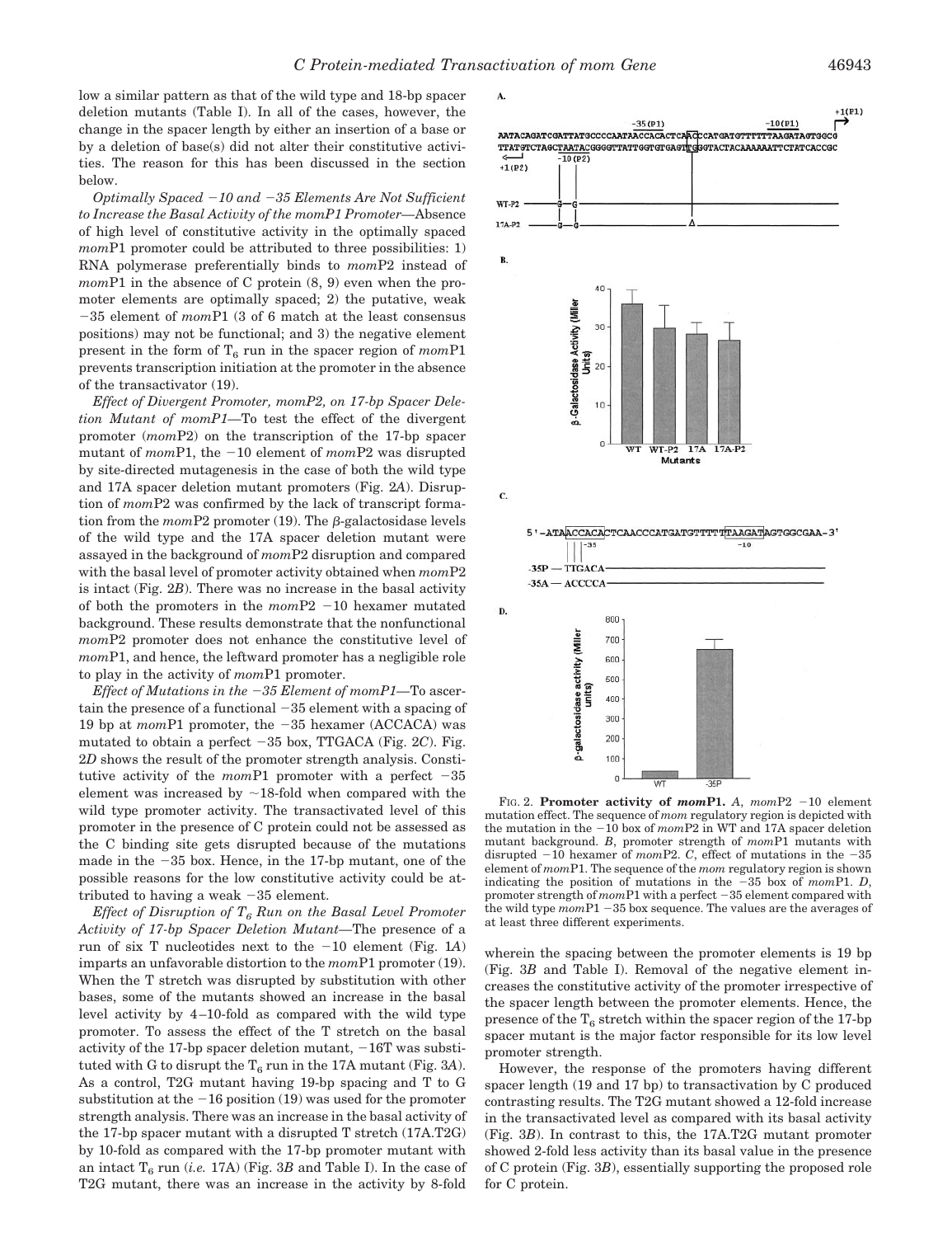$+1(P1)$ 



FIG. 3. **Effect of disruption of the T<sub>6</sub> run on the activity of 17A spacer deletion mutant.** *A*, sequence of *mom*P1 regulatory region with the mutation in the  $T<sub>6</sub>$  run indicated. *B*,  $\beta$ -galactosidase levels of the *mom*P1 mutants in the absence and presence of C protein.

*Effect of C Protein on a Promoter Having a Strong 35 Element and Optimal Spacing—*A test for the role of C proteinmediated unwinding in transactivation would be its ability to influence transcription by the same mechanism on synthetic promoters. Transcription from a promoter with optimally spaced (17 bp) elements should be alleviated in the presence of C protein bound to its recognition sequence positioned next to the  $-35$  element. The design and construction of such a template is presented in Fig. 4*A*. Attempts to clone a synthetic promoter with a perfect  $-35$  element (TTGACA) and 17-bp optimal spacing in pLW4 background were not successful. Different types of promoter down-mutations were encountered consistently while cloning such a promoter. Thus, the TTGACA sequence was replaced with TCGACA and 17-bp spacing in between the promoter elements with the C binding site located next to the  $-35$  element (Fig. 4*A*). As expected, the promoter with better consensus and 17-bp spacing exhibits high constitutive activity (Fig. 4*B*). The 2-fold decrease of the promoter activity in the presence of C protein is a strong support for the C-mediated DNA unwinding mechanism.

## DISCUSSION

In this paper, we have addressed the mechanism of C-mediated transactivation of the *mom* gene of bacteriophage Mu (15). C binding to its site leads to DNA unwinding possibly leading to reorientation of promoter elements, thus allowing RNA polymerase to bind to an erstwhile inaccessible promoter. Evaluation of this proposal was carried out by analyzing the effect of promoter element spacing of *mom*P1 on the constitutive as well as the transactivated levels of promoter activity. Change in the length of the spacer region between the  $-10$  and  $-35$ elements affected the activity of the mutant promoters in the presence of C protein. With an optimal spacing (17 bp), the promoter shows less activity in the presence of C protein as compared with its basal level (Table I and Figs. 3*B* and 4*B*).



FIG. 4. *A*, schematic representation of the design of a synthetic promoter. The wild type -35 hexamer (ACCACA) is replaced with TCGACA, and the C protein binding site is placed next to the  $-35$ element using appropriate oligonucleotides as described under "Experimental Procedures." The spacing between the promoter elements is 17 bp. *B*, strength of the synthetic promoter (17P-1) and the wild type *mom*P1 promoter (*WT*) in the absence and presence of C protein.

These results lead us to conclude that C-mediated *mom*P1 transactivation requires a 19-bp spacing between the promoter elements.

The local DNA structure seems to influence the transcription process by providing proper conformation for the recognition and binding of RNA polymerase to promoter sequences. The spacer region of a promoter is believed to play an important role in the fine tuning of promoter activity both by virtue of its length and sequence (21–25). The role of the spacer DNA is postulated to position the  $-10$  and  $-35$  elements in a favorable orientation for RNA polymerase recognition without having any base-specific contacts with RNA polymerase. The spacer region of *mom*P1 has significant functions in the regulation of transcription initiation of *mom* gene. A lack of increase in the basal level activity of the optimally spaced promoter constructs implies the importance of the  $T_6$  run as well as suboptimal spacing along with a weak  $-35$  box in ensuring repression of momP1 to prevent leaky expression of *mom* product. Complete silencing of *mom* is necessary until the late lytic phase of the phage because premature *mom* modification would be cytotoxic to the host cell. The role of C is, thus, to counter the negative regulation mediated by *cis*-elements in the promoter region.

A suboptimal spacing of 19 (and sometimes 20) bp between the  $-10$  and  $-35$  elements is found in some *E. coli* promoters. Many promoters that are dependent on transactivators responsive to metal ions have suboptimal spacing between their promoter elements. MerR is one such well characterized transcription activator that unwinds DNA in a symmetric fashion in response to Hg(II) leading to RNAP recruitment to *merT* promoter (26, 27). Proteins belonging to the MerR family like SoxR (28), ZntR (29), and CueR (30) are other examples that transactivate promoters having suboptimal spacing between their  $-10$  and  $-35$  elements. Some of these activator proteins like SoxR (28) and ZntR (29) have been shown to act via a DNA distortion/unwinding mechanism like that of MerR to activate transcription of their respective promoters. Based on the similarity in the pattern of transcription activation by C protein at